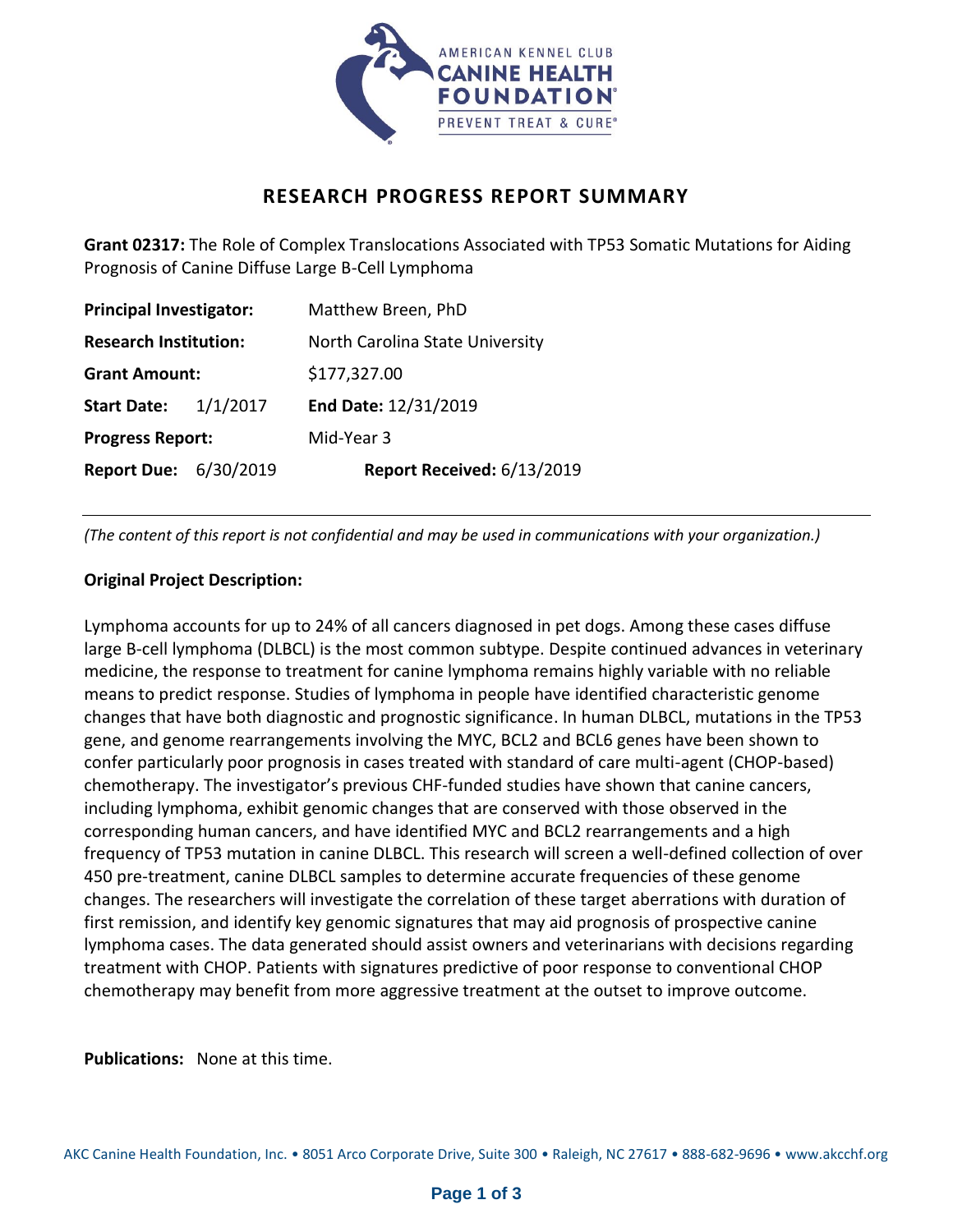

## **Presentations:**

Katherine Kennedy, Tao Jiang, Rachael Thomas, Christina Williams, Alison Motsinger-Reif and Matthew Breen. A Comparative Assessment of Prognostic Genomic Signatures in Diffuse Large B-Cell Lymphoma (2018 Consortium for Canine Comparative Oncology, Durham, NC, 02/23/2018)

Katherine Kennedy, Tao Jiang, Rachael Thomas, Christina Williams, Alison Motsinger-Reif and Matthew Breen. A Comparative Assessment of Prognostic Genomic Signatures in Diffuse Large B-Cell Lymphoma (North Carolina State University PostDoctoral Research Symposium, Raleigh, NC, 05/25/2018)

## **Report to Grant Sponsor from Investigator:**

This study involves the evaluation of a cohort of canine lymphoma specimens for the presence of tumor-associated abnormalities associated with four key cancer-associated genes (MYC, BCL6, BCL2 and TP53). The presence of these abnormalities, alone and in combination, has been shown to be predictive of the response to standard treatment modalities in human lymphoma patients, and provides powerful opportunities to predict prognosis in newly diagnosed patients. We hypothesize that the same may apply in dogs.

We have screened the full cohort of canine lymphoma cases for structural and numerical abnormalities involving MYC, BCL6, and BCL2. Overall the data suggest that rearrangement of the genome at the MYC and BCL6 loci is relatively rare within any given case, and occurs at a frequency similar to what is seen in human DLBCL (Li et al. 2018). While BCL2 rearrangement is highly infrequent in dogs (seen in only 2% of cases), and has a generally neutral copy number status, our initial analysis suggests an association of this event with disease-free interval. In an earlier study we showed that the incidence of BCL2 rearrangement and copy number imbalance is low in canine follicular lymphoma (Thomas et al. 2017). The rarity of this B-cell lymphoma subtype in the dog limited the ability to draw generalized comparisons with the human counterpart; however the present study suggests that these observations can be extended to other more common canine B-cell lymphomas. Analysis to date suggests that neither BCL6 nor MYC rearrangement is significantly associated with disease free interval. Assessment of the copy number status of both of these loci concur with previous studies (Thomas et al. 2011), with MYC demonstrating a trend toward copy number gain and BCL6 demonstrating largely neutral copy number status.

DNA sequencing analysis of the TP53 gene has revealed a diverse series of variants among those cases analyzed to date, the majority of which are clustered within a small genomic interval. Almost all variants are simple in structure but are predicted to have a deleterious effect on the function of the gene. We identified variants for which the equivalent alteration is highly recurrent in human tumors, including two key variants that have been reported previously in canine lymphomas, adding to their